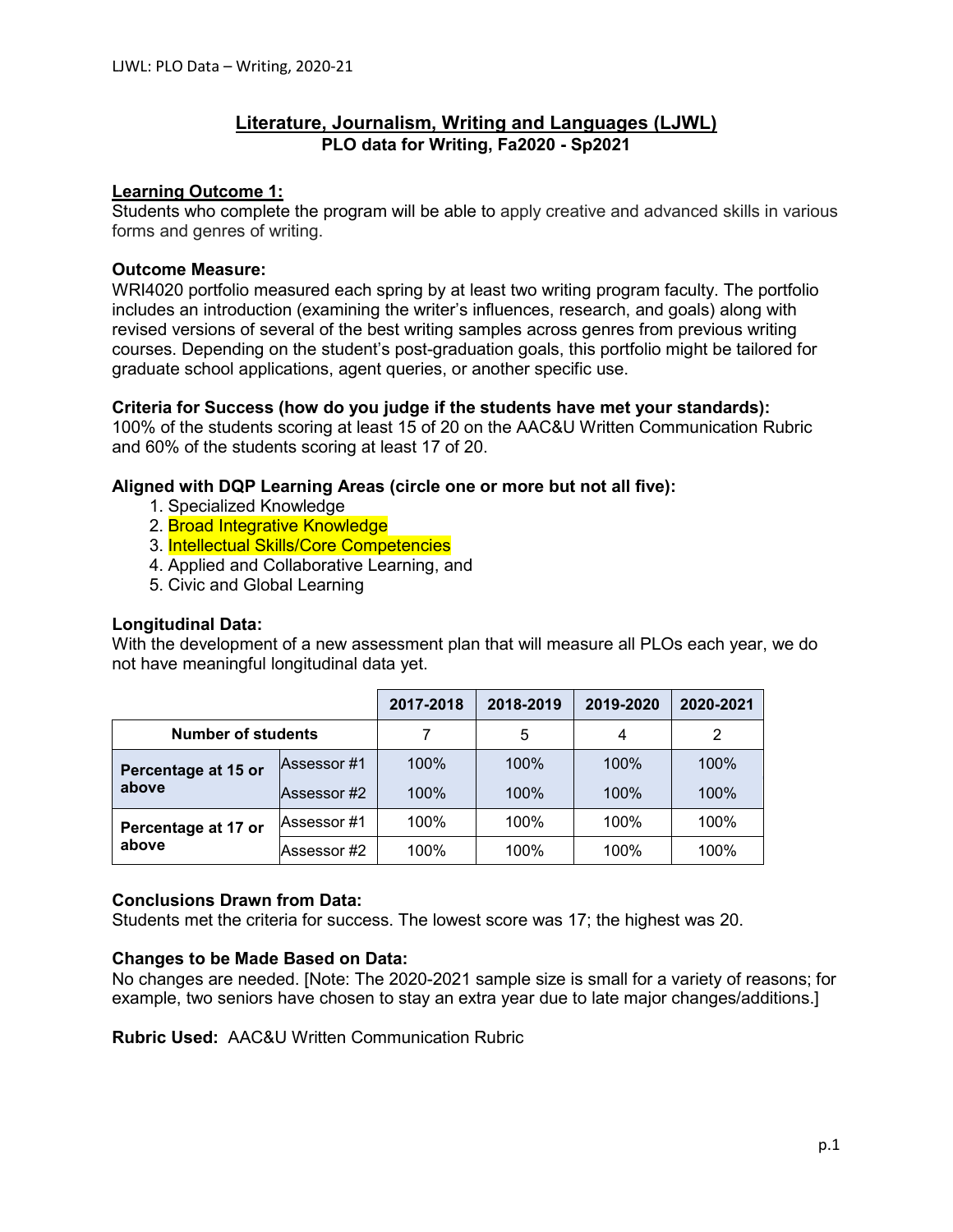### **PLO data for Writing, FA2020-SP2021**

### **Learning Outcome #2:**

Students who complete the program will be able to demonstrate knowledge of the conventions and terminology of creative writing and advanced writing within literary and non-literary texts.

### **Outcome Measure:**

WRI420 Portfolio measured each Spring by at least two Writing Program faculty. The portfolio includes an introduction (examining the writer's influences, research, and goals) along with revised versions of several of the best writing samples across genres from previous writing courses. Depending on the student's post-graduation goals, this portfolio might be tailored for graduate school applications, agent queries, or another specific use.

**Criteria for Success (how do you judge if the students have met your standards):** 100% of the students scoring at least 15 of 20 on the AAC&U Information Literacy Rubric and 60% of the students scoring at least 17 of 20.

# **Aligned with DQP Learning Areas (circle one or more but not all five):**

- 1. Specialized Knowledge
- 2. **Broad Integrative Knowledge**
- 3. Intellectual Skills/Core Competencies
- 4. Applied and Collaborative Learning, and
- 5. Civic and Global Learning

### **Longitudinal Data:**

|                              |              | 2016-17 | 2017-2018 | 2018-2019 | 2019-2020 | 2020-2021 |
|------------------------------|--------------|---------|-----------|-----------|-----------|-----------|
| <b>Number of students</b>    |              | 5       | 0         | 5         | 4         | 2         |
| Percentage at<br>15 or above | lAssessor #1 | 100%    | N/A       | 100%      | 100%      | 100%      |
|                              | Assessor #2  |         |           | 100%      | 100%      | 100%      |
| Percentage at<br>17 or above | Assessor #1  | 60%     | N/A       | 100%      | 100%      | 100%      |
|                              | Assessor #2  |         |           | 100%      | 100%      | 50%       |

### **Conclusions Drawn from Data:**

Students are demonstrating knowledge of the conventions and terminology of creative and advanced writing; the lowest score was 16, the highest was 20. However, the rubric we've inherited is not the best fit for what we want to measure.

### **Changes to be Made Based on Data:**

In 2021-2022, the writing faculty will consider adopting or creating a new rubric that more directly aligns with this learning outcome.

### **Rubric Used**

AAC&U Information Literacy Rubric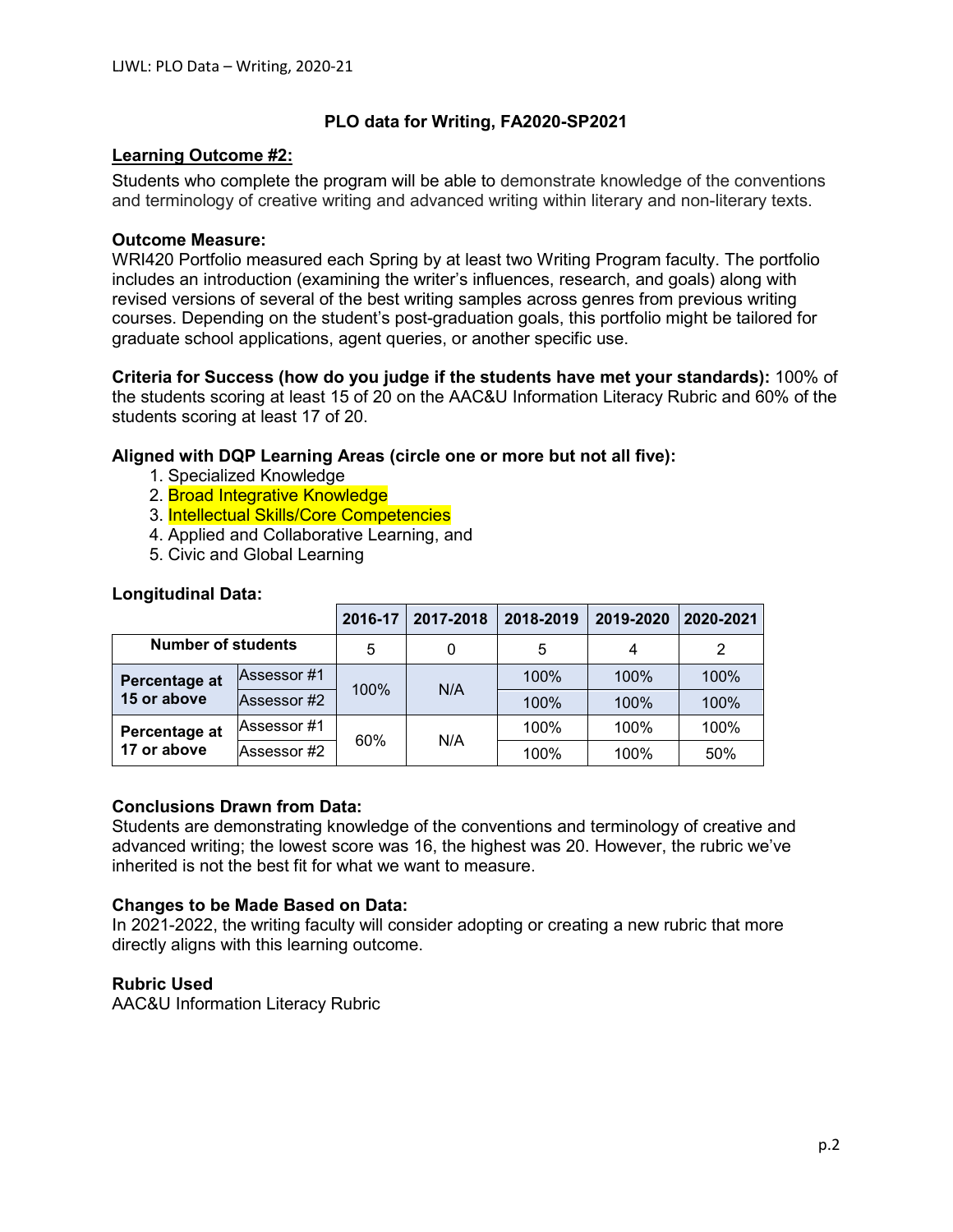# **PLO data for Writing, FA2020-SP2021**

# **Learning Outcome #3:**

Students will be able to engage in writing and editorial processes in a professional environment.

### **Outcome Measure:**

Internship Supervisor's Report. (See next page.)

# **Criteria for Success (how do you judge if the students have met your standards):**

All students rated at Satisfactory or above by the Internship supervisor.

# **Aligned with DQP Learning Areas (circle one or more but not all five):**

- 1. Specialized Knowledge
- 2. **Broad Integrative Knowledge**
- 3. Intellectual Skills/Core Competencies
- 4. Applied and Collaborative Learning, and
- 5. Civic and Global Learning

# **Longitudinal Data:**

In 2018, we added a point-based scale to the internship supervisor evaluation so we could gather numerical data for this PLO to match the other program outcomes. Two graduating students in 2018-2019 completed their internships before this scale was added.

|                           | 2018-19 | 2019-2020 | 2020-2021 |
|---------------------------|---------|-----------|-----------|
| <b>Number of students</b> | 3       |           |           |
| Percentage at 15 or above | 100%    | 100%      | 100%      |
| Percentage at 17 or above | 100%    | 100%      | 66.6%     |

# **Conclusions Drawn from Data:**

The evidence suggests that the PLO was met. The lowest score was 13.5; the highest was 20.

# **Changes to be Made Based on Data:**

No changes needed. One student who received a perfect score was immediately hired by that supervisor after she completed her internship. The one student who did not "Exceed expectations" (16 or above) still received a positive review from her supervisor that acknowledged the extraordinary circumstances of working remotely during a pandemic.

# **Rubric Used**

No formal rubric is used.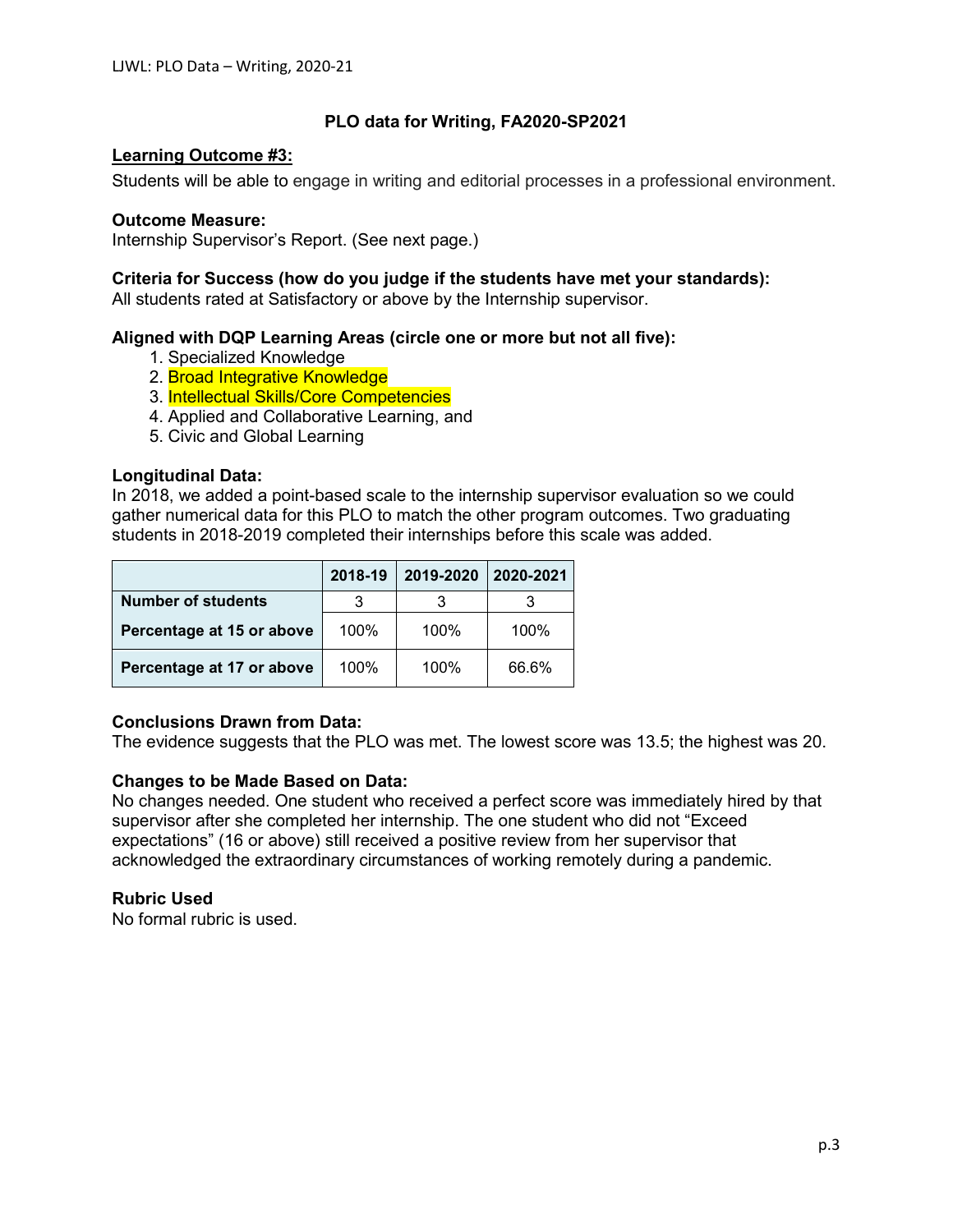# **Internship Supervisor's Report**

I. PERFORMANCE EVALUATION

List tasks performed by intern, and evaluate appropriately:

- 5 = Far exceeded expectations 2 = Almost met expectations
- 4 = Exceeded expectations 1 = Failed to meet expectations
- 3 = Met expectations

| 1. Task:        | Score: |
|-----------------|--------|
| 2. Task:        | Score: |
| 3. Task:        | Score: |
| 4. Task:        | Score: |
| <b>OVERALL:</b> |        |

# II. WORKER'S TRAITS

| Professionalism:                  |
|-----------------------------------|
| <b>Communication Skills:</b>      |
| Initiative and Resourcefulness:   |
| Maturity, Poise, Self-Confidence: |
| <b>Writing Ability:</b>           |
| Dependability:                    |
| Teamwork:                         |
| <b>Recommended Grade:</b>         |

# ADDITIONAL COMMENTS (Strengths, weaknesses, additional suggestions)